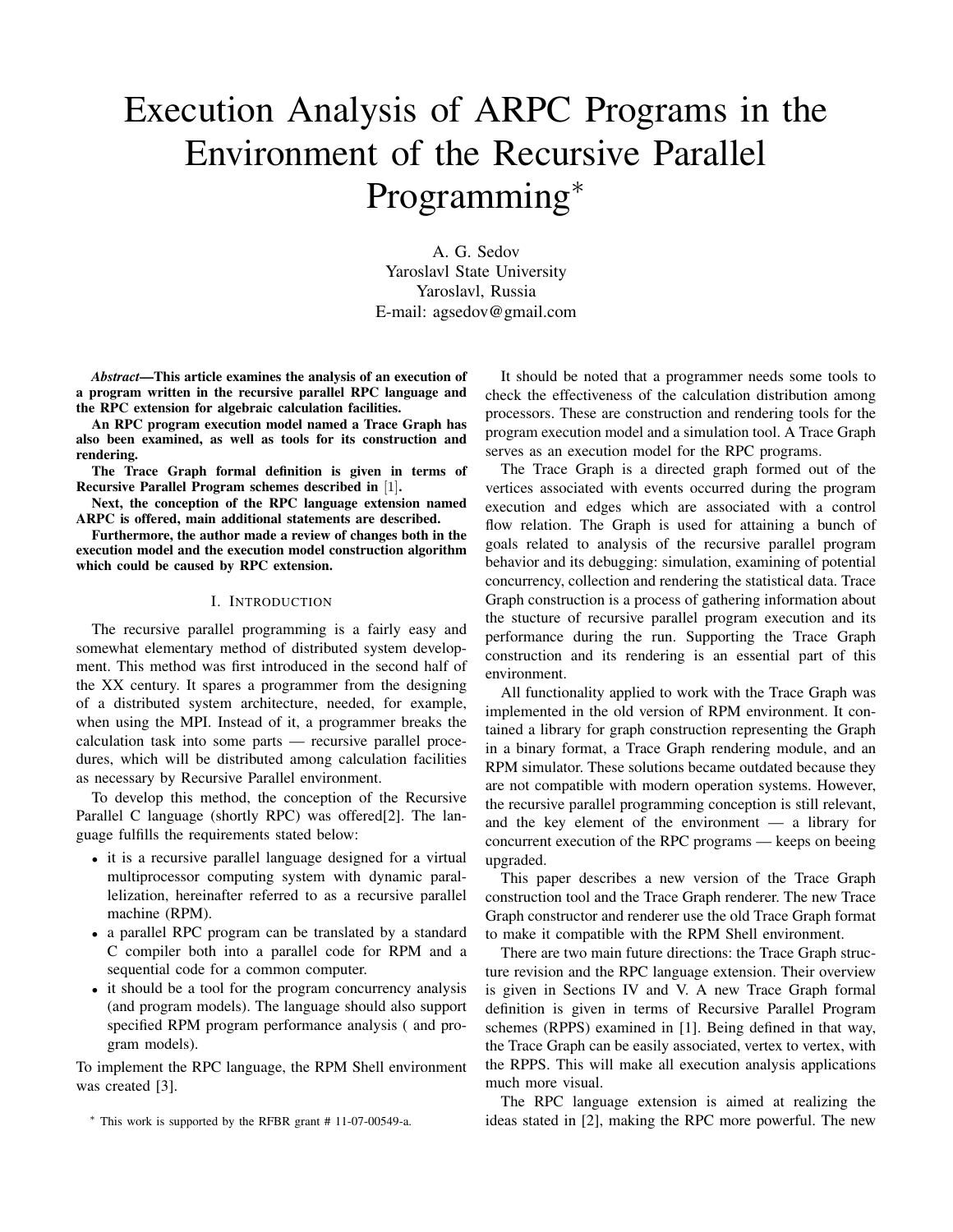language will be named ARPC (Algebraic RPC) because it is intended for simplifying the development of applications for algebraic calculations. The RPPS extraction should be a feature of ARPC-to-RPC compiler. The requirements for the RPC extension are stated in Section V.

# II. RPC PROGRAM STRUCTURE

In this section we are going to give some basic information about the RPC. A recursive parallel program may be thought of as a set of mutually recursive procedures.

The computational process which is performed in a computational system supporting the recursive parallel programming, is a hierarchical concurrent process. The process consists of a number of system functions (such as functions for memory access) and activations of procedures. We will define an activation as a parallel procedure invocation with specified input parameters. An activation which makes a recursive call is located higher in the hierarchy than a called activation. Any component that corresponds to procedure activation can be a hierarchical concurrent process. There are several types of parallel process components:

- concurrently invoked activations of user recursive parallel procedures;
- sequentially invoked activations of user recursive parallel procedures;
- operators for the concurrent shared memory access;
- *Wait()* operator. Being called from parent activation, the operator makes it wait for the completion of all child activations.

The activation of a procedure will be concurrent if it is called by using a special parallel process call operator (*PCall(ProcedureName)*). After invoking the parallel procedure call, computations will proceed without stopping until the synchronization point is reached. The procedure can be also invoked in a sequential mode, so its execution will start eventually in the same process, from which it was invoked.

The exit from the child procedure to the parent one returns the control to synchronization point. Computations in the parent procedure and the child ones can be concurrently executed.

A hierarchical model of the concurrent computations describes a process interaction as follows: each activation can have control relations only with the parent and child activations. The activation can only be completed when all its child activations are completed. The parent activation can pass data to the child activation, when it is generated, and it gets data from the child activation, when it is completed.

Every activation executed at any moment has a unique number.

One of RPC characteristics is a block of parameters  $-$  a structure containing local data for their transmission from a calling procedure to a called one, and vice versa. The name of a local variable of a given type (the name of a parameter block) is declared in the calling procedure. The access to the elements of the parameter block in a child procedure can be

done only by the command *P (elem)*, where *elem* is the name of a structure element.

Example 1: The structure of a recursive parallel program (RPP). Let us consider a recursive parallel program for the explicit solution of the heat conduction equation using the finite difference method. Its alghorithm consists in repeated computation of a new heat distribution array using the previous array and the initial condition arrays (the main function). The NextLayer procedure either divides a given array part or gets an array from the shared memory and executes computations.

```
struct NLParam
{
   int begin,end,min;
   int branching;
   float tau,h;
}
parallel(NextLayer, NLParam)
{
 if (P_{\text{I}}(end) - P_{\text{I}}(begin) > P_{\text{I}}(min)){//If the segmentation
  //limit is not reached.
   for(int i=0; i < P_ (branching); i++)
   {
    struct NLParam pbl;
    //...Copying the parameter
    // block to pbl.
    //Calculation of the begin
    //and end of the vector.
    pbl.begin = P_(begin)
    + i * (P_{el}(end) - P_{el}(begin))
    /P_(branching);
    pb1.end = P_(begin)
    + (i+1)*(P_{(end)-P_{(begin)})/P (branching);
    PCall(NextLayer, &pbl);
   }
  Wait(); //Synchronization
 }
 else
 {
  //Loading the array segment
  //from the shared memory.
  //Calculations and writing the results
  //to a temporary array in the shared memory.
 }
}
int main(...)
{
 //...Heat distribution array creation.
 //Writing the array to the shared memory.
 //...Temporary array creation.
 for(int i=0; i<IterCount;i++)
 {
   PCall(NextLayer, &pbl);
   Wait();
```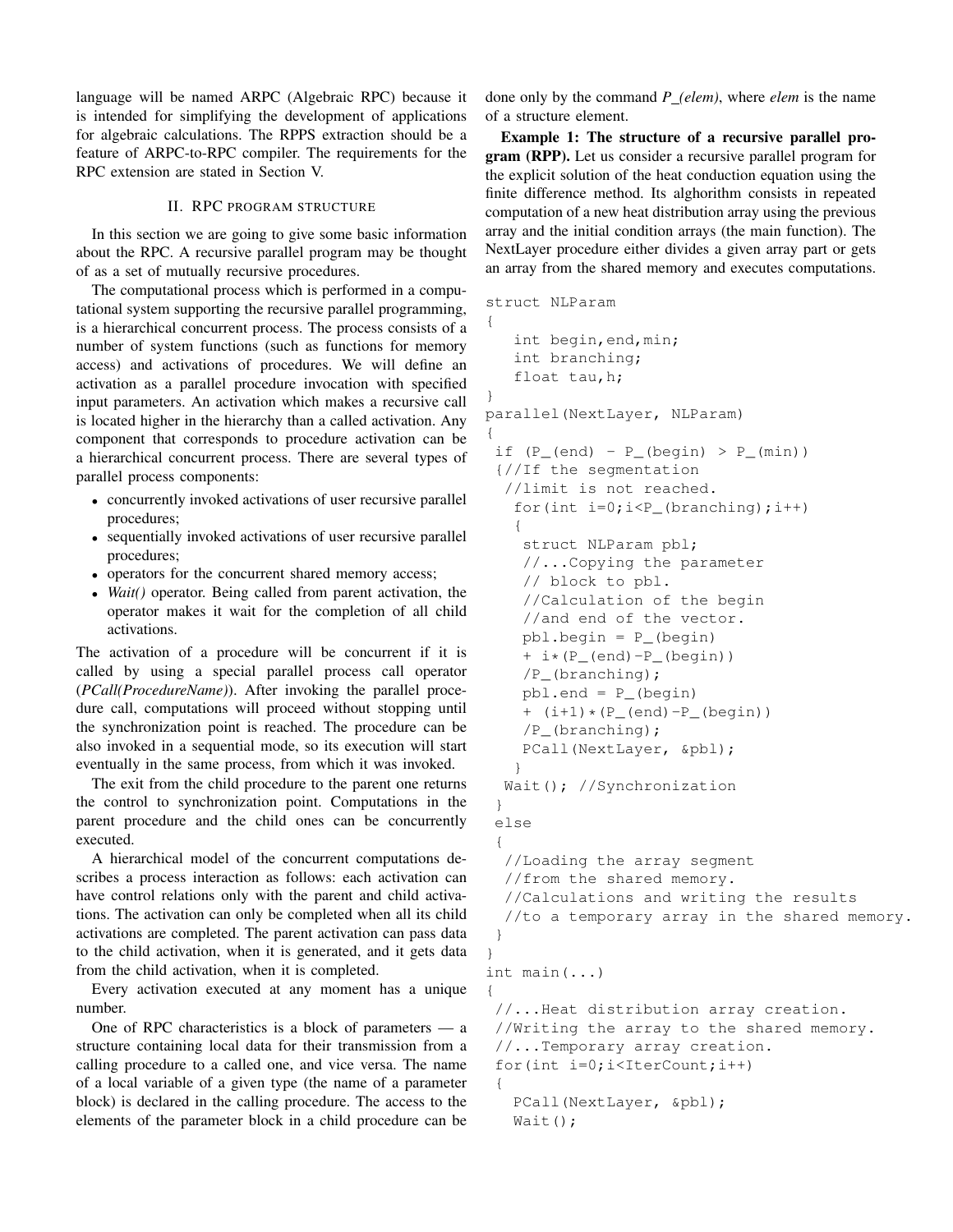

Figure 1. A fragment of the Trace Graph for the RPP from example 1 rendered in RPC Viewer (branching = 4).

```
//Writing a new distribution
//array to the file
//Copying the temporary array
//to the distribution array.
}
```
}

#### III. TRACE GRAPH CONSTRUCTION AND REPRESENTATION

The Trace Graph is a directed graph formed out of the vertices associated with the events occurred during the program execution, and the edges which are associated with transitions.

The following events are captured during RPC program execution, each event corresponding to a specific vertex type:

- forks one or several calls to concurrent procedures; after call invocation, execution splits into a few parallel branches;
- synchronization operator calls the parallel branches merge in a Wait vertex;
- calls to the shared and static memory management operations: allocation, deallocation, load, store;
- basic blocks other sequential computations inside activations;

Specific data needed for modeling are saved as a file in addiction to vertices and relations between them. For example, a basic block vertex contains information about time taken to execute calculations. The vertices associated with the memory access operators contain statistics of the used memory volume.

A Trace Graph constructor is a library of functions for the sequential execution of an RPC program. It fully realizes the RPM functionality on a single computer. To compile an RPC program in a Trace Graph construction mode, the environment simply includes the library header file, instead of the header file for a standard mode library.

A Trace Graph is constructed by the GraphBuilder class. A GraphBuider instance is created before a call to the main program activation. As soon as any of the events from the list above occur, a new vertex is created and passed to the Graph builder.

The GraphBuilder handles an open-ended vertex list and a list of vertices that are ready to be written to a file. We will call a vertex open-ended, if new children may still appear. The open-ended vertex list contains one vertex from every process executed at the moment. We can consider it as a slice of the Trace Graph. After removing them from the open-ended vertex list, vertices are inserted into the ready-to-be-written list.

For each new vertex to be inserted into the open-ended list, its predecessor from the same activation is searched for. If a predecessor has not been found, the new vertex is recognized as a new activation beginning, and it is just inserted into the list. Else predecessor is removed from list.

To make a clear Trace Graph representation, the RPC-Viewer application was developed. It renders the Trace Graph as a hierarchical structure, allowing us to collapse or expand the chosen activations, and to view information mapped with the vertices. A format description for the Trace Graph file is passed to the RPC-Viewer in a special XML configuration file.

A Trace Graph rendering example can be seen in Figure 1.

# IV. RPPS MODEL

As we mentionted above, maintaining a Trace Graph construction in a format that is compatible with the old analysis tools was a goal of the first stage of work. However, the compatibility requirement appreciably limits the library facilities. For example, the information about associations between the Trace Graph structure and the code is not collected, so it is impossible to associate concrete recursive parallel procedures and their activations in the renderer.

Let us consider an RPPS (Recursive Parallel Program Scheme) model for describing the recursive parallel program structure and its execution in common terms.

*A program scheme* is a finite graph  $G = (Q_G, q_0, \mapsto_G, L_G)$ , where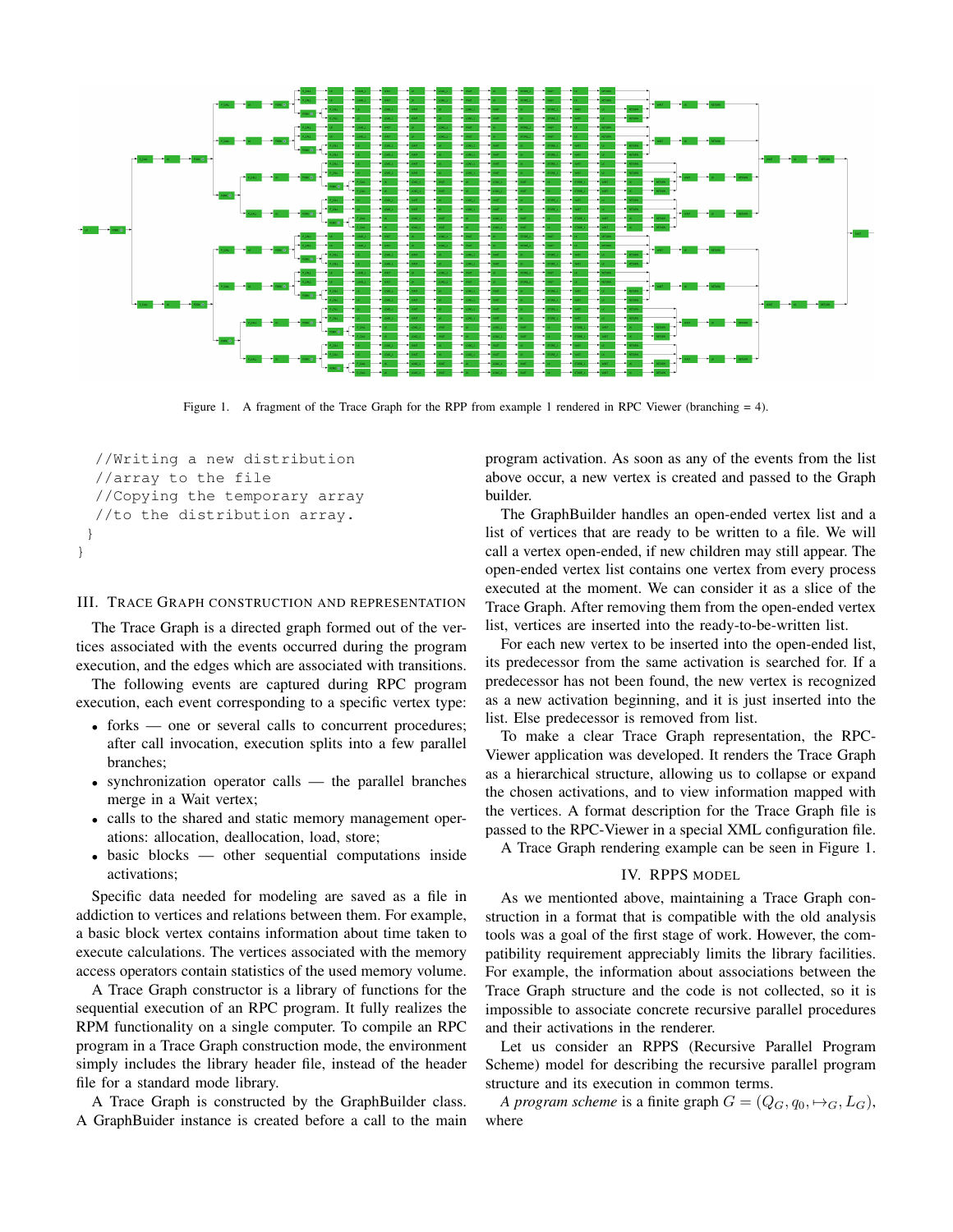

Figure 2. RPPS for example (1)

- $Q_G = \{q_0, q_1, ..., q_n\}$  a finite set of vertices; every vertex being one of five types: action, selection, call, synchronization or ending;
- $q_0$  the entry vertex (root);
- $\mapsto_G: Q_G \to Q_G^*$  a function that maps every  $q \in Q_G$ with its successors;
- $L_G$  :  $Q_G \rightarrow \Lambda_\tau \times Q_G^*$  the function labelling graph vertices with symbols from  $\Lambda_{\tau}$ .  $L_G$  also associates pcall vertices with the invoked vertex.  $\Lambda_{\tau}$  is a basic set — alphabet containing abstract action names and silent actions  $\tau$ .

A vertex  $q'$  is the successor of a q vertex, if  $\mapsto_G$  assigns the  $q$  vertex to the vertex  $q'$ . The end vertices have no successors. Call vertices (pcall) are connected with two vertices: one vertex is the successor, another one is the called vertex.

The RPPS for the RPP of the heat equation solving can be seen in Figure 2. Here vertices q1-q<sup>6</sup> correspond to the *main* function; q7-q<sup>14</sup> correspond to the *NextLayer* function. The solid lines designate  $\mapsto_G$  transition, the dot lines designate  $L_G$ (Pcall).

*A set of hierarchical states of*  $G \in RPPS_{\Lambda} \tau$  is a set  $M_G =$  $\{(q_1,\xi_1),..., (q_n,\xi_n)\}\,$ , where  $q_1,..., q_n$  are vertices from  $Q_G$ , and such that

- $\emptyset \in M_G$ ;
- $\xi_1, ..., \xi_n \in M_G$ .

**Example 2.** The scheme from figure 2 generates  $\xi =$ 

 $\{(q_4, \{(\tau, \{(q_9, \emptyset), (q_9, \emptyset), (q_9, \emptyset)\})\}\}\}\$ , a multiset corresponding to the situation in which the main function calls the Recursive Parallel procedure NextLayer, and NextLayer function, in turn, calls other three activations of NextLayer. These activations perform the calculations  $q_9$ .

Recursive-parallel program execution can be described as a sequence of hierarchical states  $X = \xi_1 \mapsto \xi_2 \mapsto \xi_3...\xi_n$ .

Let us give a formal definition of a new Trace Graph model. We will define the Trace Graph of a recursive program as a finite graph  $T = (Q_T, q_0, \mapsto_T)$ , where

- $Q_T = \{q_0, q_1, ..., q_n\}$  a finite set of vertices. There exists a function  $f: Q_T \to Q_G$ , such that it establishes a mapping of each vertex in  $Q_T$  to exactly one vertex in  $Q_G$ .
- $q_0$  the entry vertex (root);
- $\delta: Q_T \to Q_T^*$  a function which maps every  $q \in Q_T$ to its succesors.
	- If  $f(q_i)$  is an action vertex, or a synchronization vertex, or a choice vertex, then  $|\delta(q_i)| = 1$ . If  $f(q_i)$  is an end vertex, then  $|\delta(q_i)| \leq 1$

The T structure differs from the existing Trace Graph structure first of all by a new vertex type, which was previously ignored during the Trace Graph construction — a choice vertex.

The RPPS for the RPC code will be constructed by means of the compiler.  $G_T$  will be shown in the renderer together with T.

# V. A BRIEF OVERVIEW OF REQUIREMENTS TO THE RPC EXTENSION. ARPC.

To make the RPC language convenient for algebraic calculations, new statements are planned to be embedded. We will call the extended language Algebraic RPC (ARPC). Let us consider some of these statements.

## *A. Stencil statement*

A stencil is a special statement that specifies the way in which the work is divided into parts in a procedure. The aim of introducing the stencils is to separate the logic of the recursive parallel dividing of work from calculations.

The ARPC is a macrodefinition language, where every stencil is a parameterized macro. Here, the notion of a macro has a more general meaning than it is usually accepted in C. The ARPC language allows us:

- to declare macros with parameters, where another macro can be used as a parameter;
- to use the nesting of macros;
- to declare a macro in a code both before and after its call;

For instance, we can write the *VectorDivision* stencil, which specifies the manner of vector division for the RPP from Example 1, giving us an opportunity to specify calculations on a lower level of the recursion later.

```
$stencil VectorDivision(procedure, begin,
                end, min, branching, Computing)
 if (P_{\text{I}}(end) - P_{\text{I}}(begin) > P_{\text{I}}(min))
```